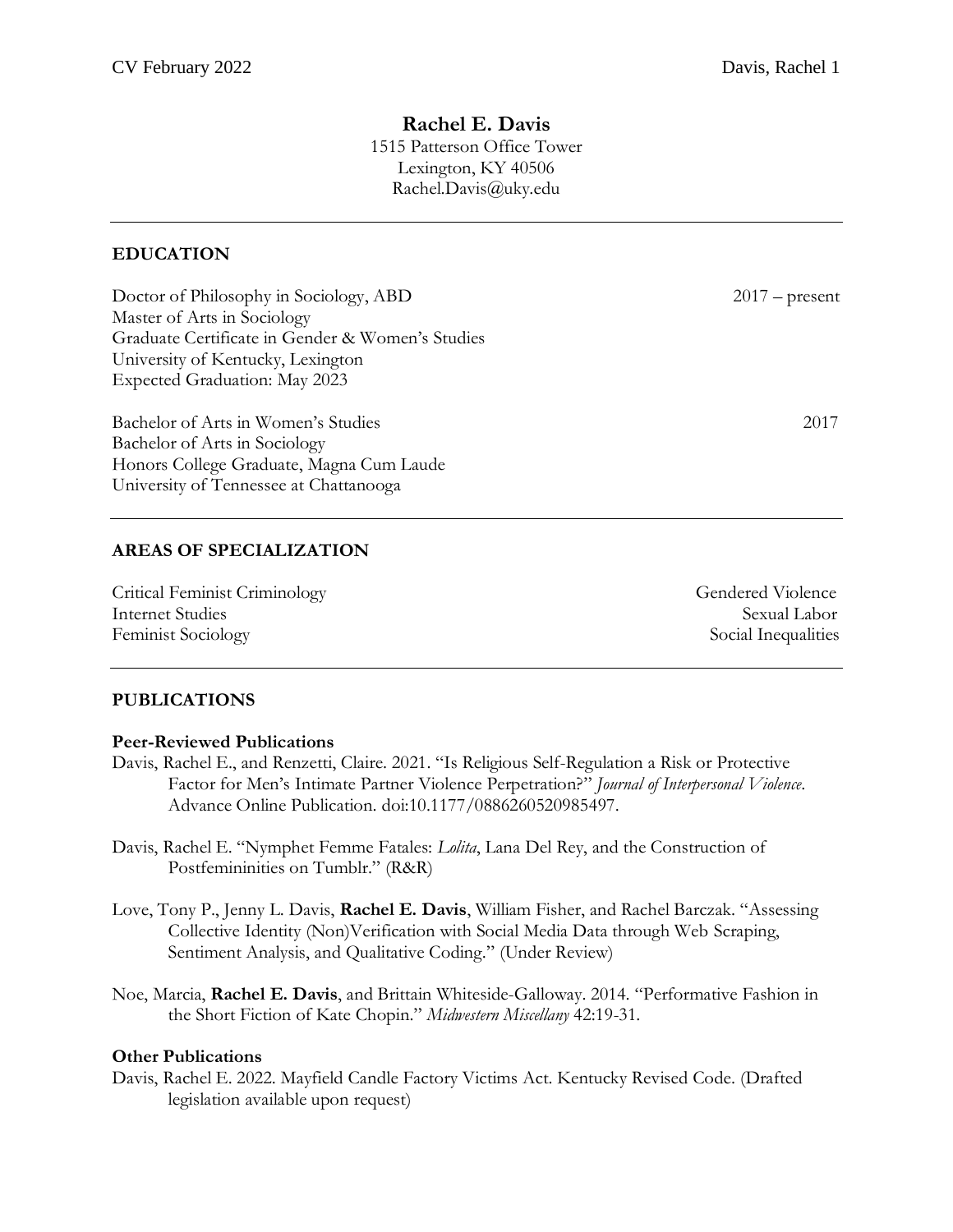- Davis, Rachel E. 2016. "Over-the-Counter Birth Control Access Legislation." Women's Fund of Greater Chattanooga Internal Report. (Available upon request)
- Davis, Rachel E. 2015. "My Brother's Keeper Community Challenge Report: Chattanooga, Tennessee." Urban League of Greater Chattanooga Report to City Mayor's Office. (Available upon request)

#### **Works in Progress**

Davis, Rachel E. "Seeking and Surveilled: The Effects of FOSTA on Sugar Babies' Tumblr Activities." (In preparation for *New Media & Society*)

## **PRESENTATIONS**

#### **Invited**

- Davis, Rachel. 2021. "Seeking and Surveilled: The Effects of FOSTA on Sugar Babies' Tumblr Activities." University of Kentucky Sociology Beers Lecture. April 29, online due to COVID-19.
- Davis, Rachel. 2020. "Seeking and Surveilled: The Effects of FOSTA on Sugar Babies' Tumblr Activities." University of Kentucky Gender and Women's Studies Fall 2020 Colloquium, October 9, online due to COVID-19.
- Davis, Rachel. 2020. "Feminist Theorizing." Contemporary Sociological Theory Graduate Seminar Panel Discussion, April 28, online due to COVID-19.
- Davis, Rachel. 2019. "The Fear of God: Intersection of Religiosity with Intimate Partner Violence." Center for Research on Violence Against Women Brown Bag Series, March 27, Lexington, KY.
- Davis, Rachel. 2013. "What is Rape Culture? Gender and Sexuality in American Society." University of Tennessee at Chattanooga Brock Scholars Lecture Series, September 3, Chattanooga, TN.

#### **Conference**

- Davis, Rachel. 2021. "Seeking and Surveilled: The Effects of FOSTA on Sugar Babies' Tumblr Activities." Paper presented at American Sociological Association Annual Meeting, August 9, online due to COVID-19.
- Davis, Rachel. 2020. "Seeking and Surveilled: The Effects of FOSTA on Sugar Babies' Tumblr Activities." Paper accepted for American Society of Criminology Annual Meeting, November 20, Washington, D.C., canceled due to COVID-19.
- Davis, Rachel. 2020. "Nymphet Femme Fatales: *Lolita*, Lana Del Rey, and the Construction of Postfemininities on Tumblr." Paper presented at Mid-South Sociological Association Annual Meeting, October 16, online due to COVID-19.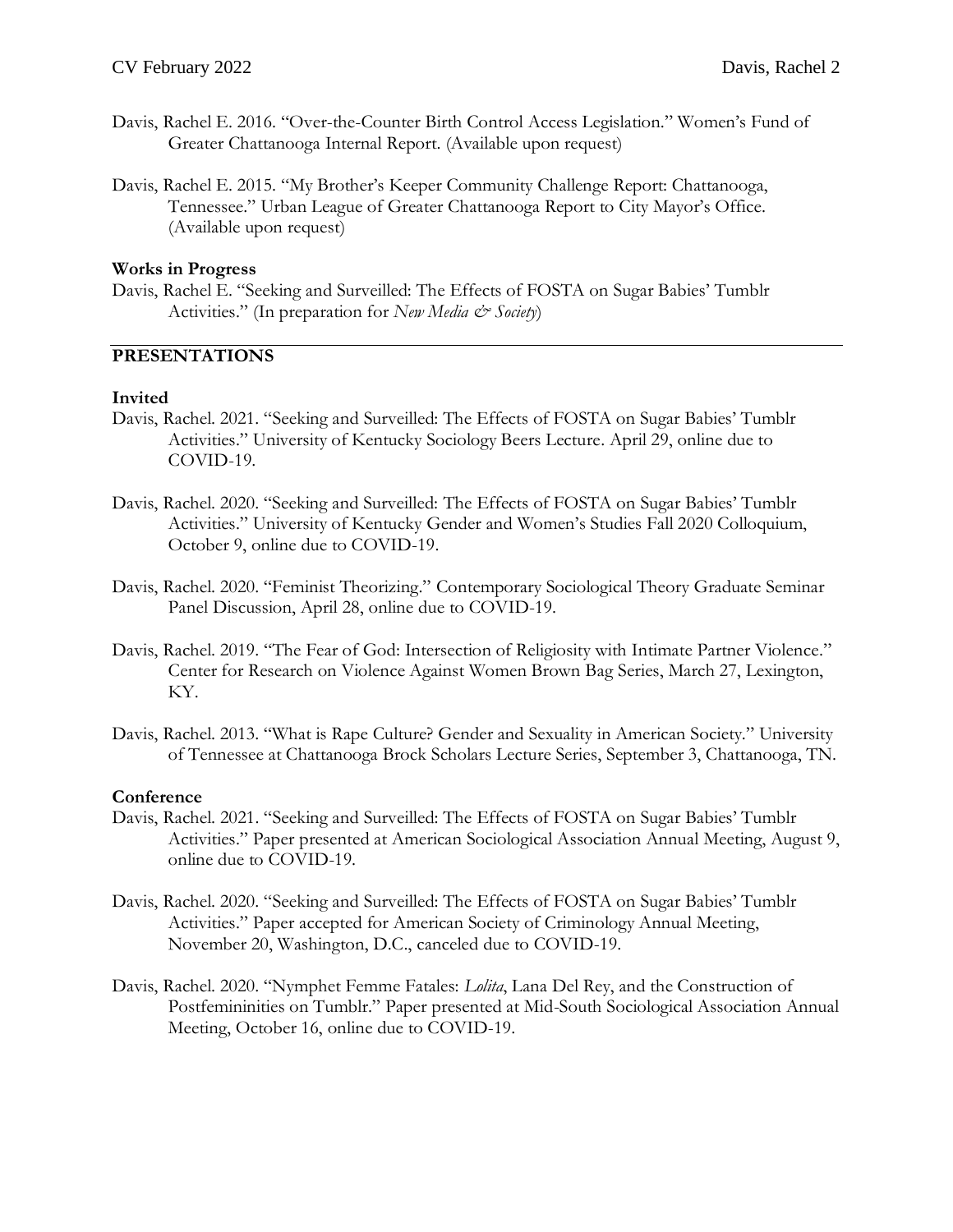- Davis, Rachel. 2019. "The Fear of God: Religious Motivations and Men's Intimate Partner Violence Perpetration." Paper presented at Southern Sociological Society Annual Meeting, April 11, Atlanta, GA.
- Davis, Rachel. 2018. "'Tell Me You Own Me, Gimme Them Coins': Postfeminist Sugar Culture on Tumblr." Paper presented at Southern Sociological Society Annual Meeting, April 6, New Orleans, LA.

## **EXPERIENCE**

| $2021 - 2022$                                                                                                                                                                                                                                                                         |
|---------------------------------------------------------------------------------------------------------------------------------------------------------------------------------------------------------------------------------------------------------------------------------------|
| Participate in CITAP events, including biweekly research workshops and professional<br>intersection of technology and media, platforms, misinformation, political institutions,                                                                                                       |
| $2019 - 2020$                                                                                                                                                                                                                                                                         |
| Performed secondary coding analysis on interview data about female criminal offending in                                                                                                                                                                                              |
| 2019                                                                                                                                                                                                                                                                                  |
| Conducted 70 survey interviews on sensitive topics over the phone and entered survey data<br>for clients including the Centers for Disease Control and the National Cancer Institute.                                                                                                 |
| 2018<br>Conducted qualitative analysis on data regarding 864 undergraduate students' ideas of                                                                                                                                                                                         |
| 2016                                                                                                                                                                                                                                                                                  |
| Conducted independent research on the costs and benefits of legalizing over-the-counter<br>hormonal birth control pills and promoted the organization's legislative agenda in the<br>Tennessee state Legislature, which resulted in the passage of a bill legalizing the prescription |
| 2015                                                                                                                                                                                                                                                                                  |
| Independently constructed and conducted interviews with organizations helping Black youth<br>and young adults succeed in school and in the workplace as part of the city's commitment to                                                                                              |
|                                                                                                                                                                                                                                                                                       |

Research Assistant 2013 – 2014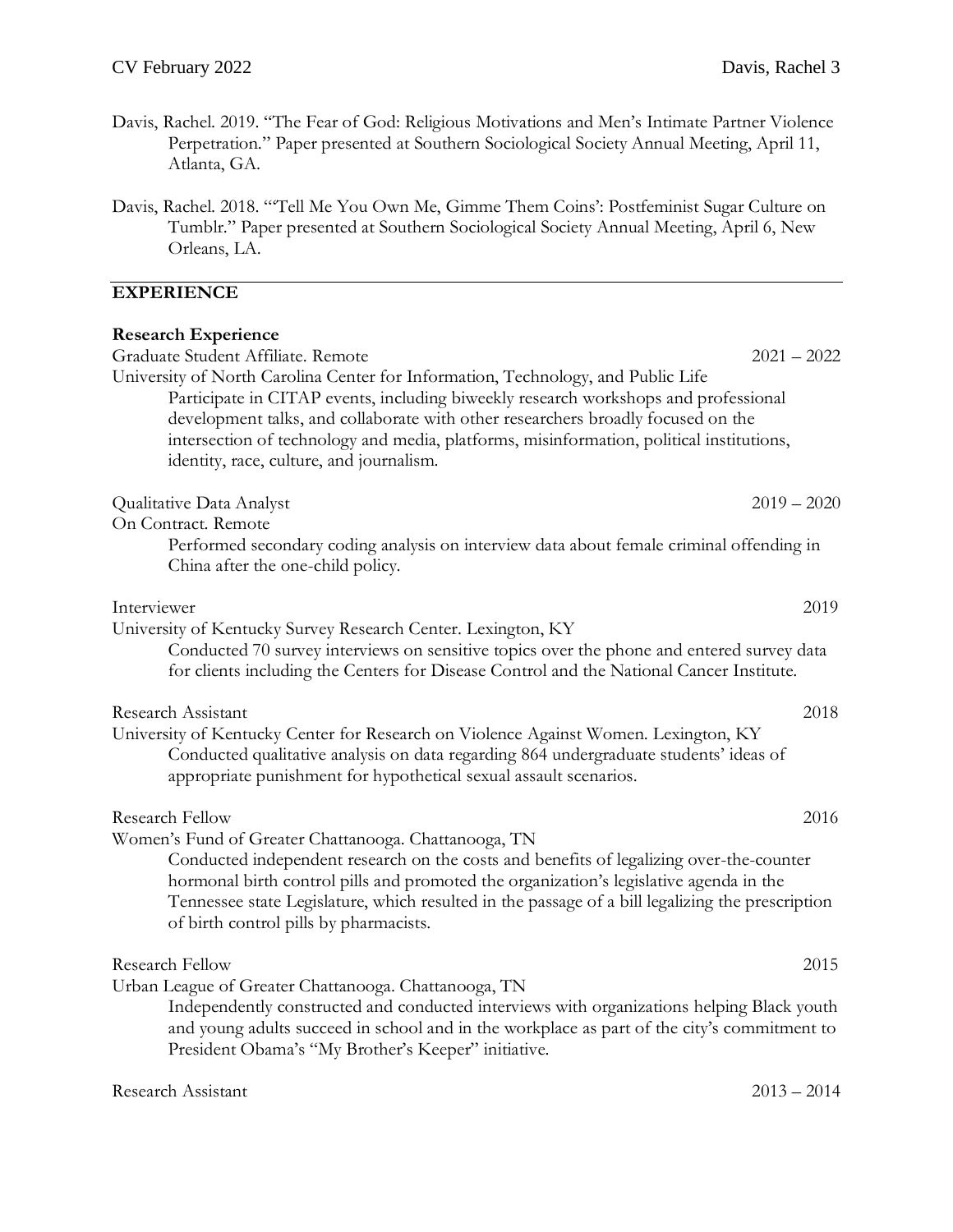University of Tennessee at Chattanooga. Chattanooga, TN Conducted independent research under two professors on international workplace pregnancy discrimination and the use of fashion in Kate Chopin's short fiction, respectively. **Teaching Experience** Graduate Instructor 2020 – present University of Kentucky. Lexington, KY SOC 235 Inequalities in Society. SOC 335 Sociology of Gender. SOC 339 Introduction to Criminology. SOC 350 Crime & Disasters. Independently teach lower-level and upper-level courses of 18 to 72 students from a variety of majors, both online and in person. Graduate Teaching Assistant 2017 – 2019 University of Kentucky. Lexington, KY SOC 101 Introduction to Sociology: Mass Media and Popular Culture. SOC 304 Classical Sociological Theory. SOC 350 Social Movements. SOC 350 Religious Ecologies. Assisted professors with grading and instruction in both introductory and upper-level courses ranging from 30 to 120 students. Guest Lecturer 2019 University of Kentucky. Lexington, KY Lectured on *The Communist Manifesto* in an upper-level Classical Sociological Theory course of 30 students. Guest Lecturer 2019 University of Kentucky. Lexington, KY Lectured on gender, sex, and sexualities in an Introduction to Sociology course of 120 students. **Editing Experience**  Social Media Editor 2018 – present SAGE Publications. Lexington, KY Manage the interdisciplinary journal on *Violence Against Women*'s Twitter and Facebook accounts @VAWJournal. Increased Twitter followers by 430%, and increased Facebook likes by 30% in three years. Assistant Editor 2014 University of Tennessee at Chattanooga. Chattanooga, TN Assistant edited the book *Pregnancy Discrimination and the American Worker* by Michelle D. Deardorff and James G. Dahl, published in 2015 by Palgrave Macmillan. Copy Editor 2013 – 2014 University of Tennessee at Chattanooga. Chattanooga, TN Copy edited the journals *Midwestern Miscellany* and *MidAmerica*.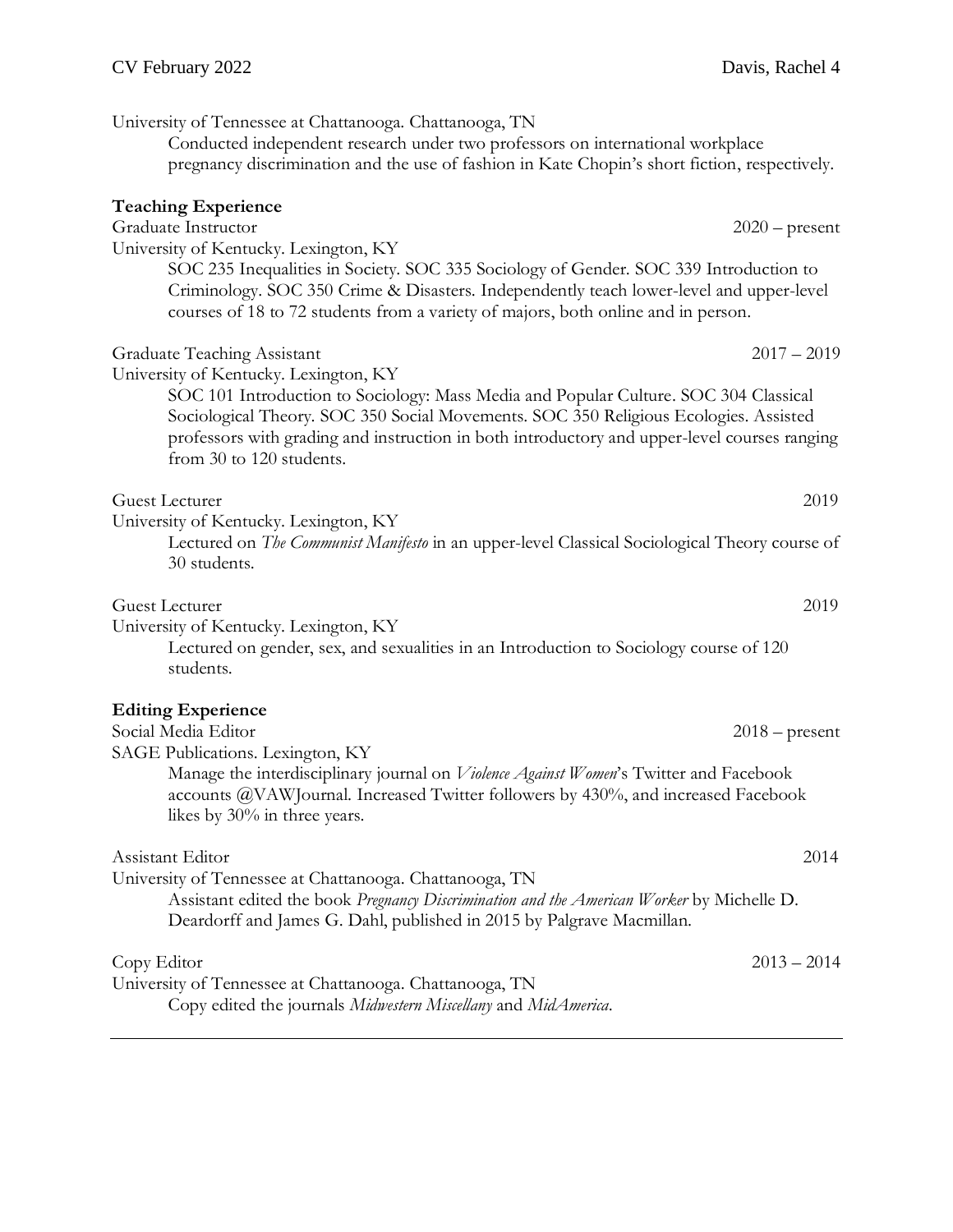# **GRANTS, FELLOWSHIPS, AWARDS, AND SCHOLARSHIPS**

| <b>Grants and Fellowships</b>                                                                                                                                                                                                                                                                                                                                 |               |  |
|---------------------------------------------------------------------------------------------------------------------------------------------------------------------------------------------------------------------------------------------------------------------------------------------------------------------------------------------------------------|---------------|--|
| <b>Applied, Awaiting Decision</b>                                                                                                                                                                                                                                                                                                                             |               |  |
| Just Tech Fellowship<br>Social Science Research Network                                                                                                                                                                                                                                                                                                       | $2022 - 2024$ |  |
| Competitive two-year fellowship (\$200,000) mobilizing researchers and practitioners, broadly<br>defined, to imagine and create more just, equitable, and representative technological futures<br>by identifying and challenging injustices emerging from new technologies, and identifying<br>solutions that advance social, political, and economic rights. |               |  |
| Mellon/ACLS Dissertation Completion Fellowship<br>American Council of Learned Societies                                                                                                                                                                                                                                                                       | $2022 - 2023$ |  |
| Competitive fellowship (\$35,000) supporting a year of research and writing to help advanced<br>graduate students in the humanities and interpretive social sciences in the last year of Ph.D.<br>dissertation writing.                                                                                                                                       |               |  |
| WW Dissertation Fellowship in Women's Studies<br>Institute for Citizens & Scholars                                                                                                                                                                                                                                                                            | $2022 - 2023$ |  |
| Competitive fellowship (\$20,000) supporting the final year of dissertation writing for Ph.D.<br>candidates in the humanities and social sciences whose work addresses topics of women and<br>gender in interdisciplinary and original ways.                                                                                                                  |               |  |
| American Dissertation Fellowship                                                                                                                                                                                                                                                                                                                              | $2022 - 2023$ |  |
| American Association of University Women                                                                                                                                                                                                                                                                                                                      |               |  |
| Competitive fellowship (\$20,000) supporting a scholar with an active commitment to helping<br>women and girls through service while she completes her dissertation.                                                                                                                                                                                          |               |  |
| ASA Doctoral Dissertation Improvement Grant<br>American Sociological Association                                                                                                                                                                                                                                                                              | $2022 - 2023$ |  |
| Competitive grant (up to \$16,000) supporting theoretically grounded empirical investigations<br>to advance understanding of fundamental social processes.                                                                                                                                                                                                    |               |  |
| <b>RSF Dissertation Research Grant</b>                                                                                                                                                                                                                                                                                                                        | $2022 - 2023$ |  |
| Russell Sage Foundation<br>Competitive grant (\$10,000) supporting innovative and high-quality dissertation research<br>projects that address questions relevant to RSF's priority areas.                                                                                                                                                                     |               |  |
| Horowitz Grant                                                                                                                                                                                                                                                                                                                                                | $2022 - 2023$ |  |
| Horowitz Foundation for Social Policy<br>Competitive grant (\$7,500) supporting projects with a social policy application on either a<br>global or local level.                                                                                                                                                                                               |               |  |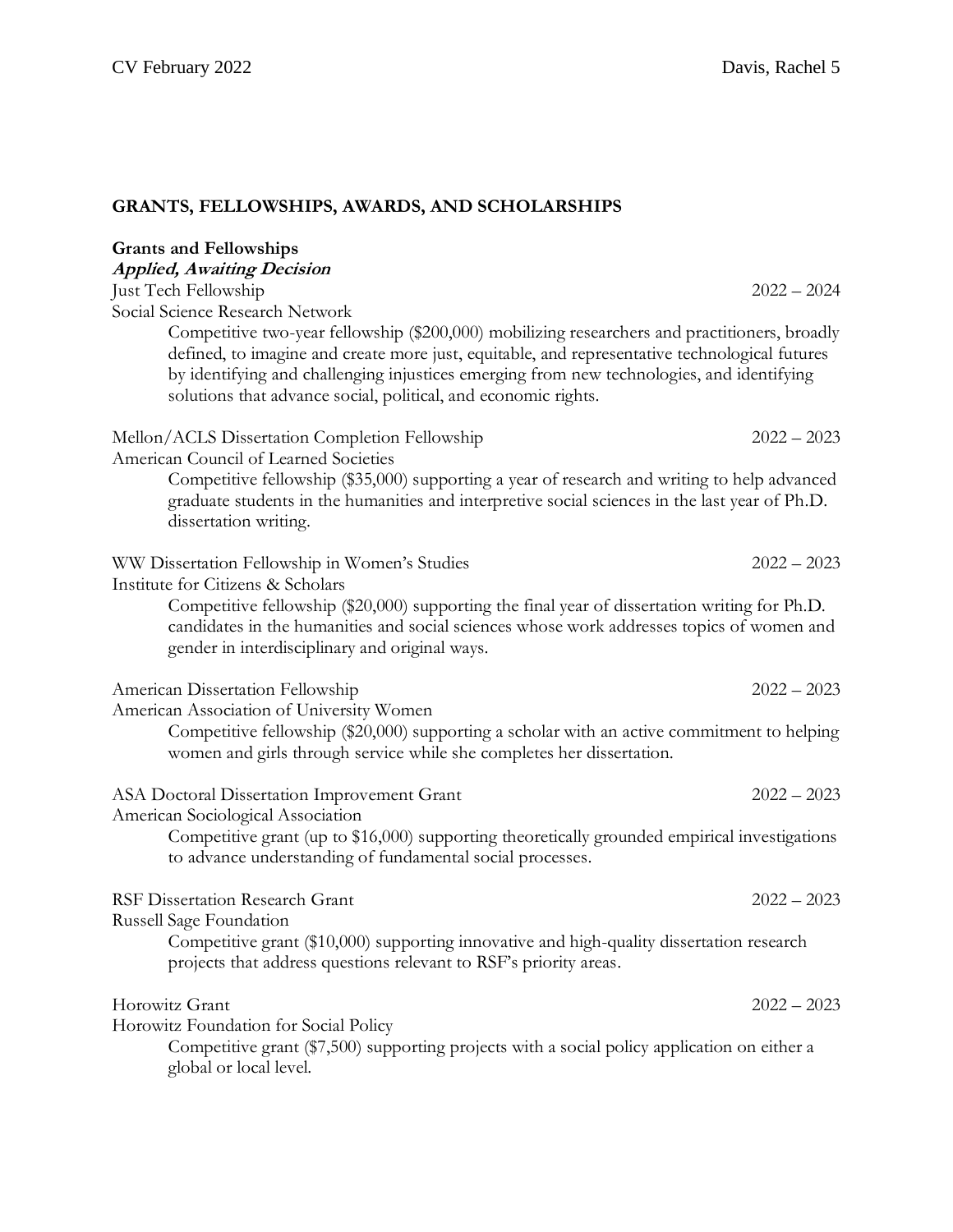| <b>Applied, Not Received</b><br>Presidential Graduate Fellowship                                                                                                                                                                                                                  | $2021 - 2022$    |
|-----------------------------------------------------------------------------------------------------------------------------------------------------------------------------------------------------------------------------------------------------------------------------------|------------------|
| University of Kentucky Graduate School                                                                                                                                                                                                                                            |                  |
| Competitive fellowship (\$20,000) supporting one graduate student who demonstrates<br>outstanding academic merit and research capabilities in their field of study.                                                                                                               |                  |
| Association of Emeriti Faculty Endowed Fellowship                                                                                                                                                                                                                                 | 2021             |
| University of Kentucky Association of Emeriti Faculty<br>Competitive fellowship (\$2,500) expressing the commitment of emeriti faculty to the<br>preparation of outstanding future college and university teachers.                                                               |                  |
| Awards                                                                                                                                                                                                                                                                            |                  |
| P.E.O. Scholar Award (Kentucky Nominee, International Competition Pending)<br>P.E.O. International                                                                                                                                                                                | 2022             |
| One-time, competitive, merit-based monetary award (\$20,000) intended to recognize and<br>encourage academic excellence and achievement by women in doctoral-level programs.                                                                                                      |                  |
| Outstanding TA Award                                                                                                                                                                                                                                                              | 2021             |
| University of Kentucky College of Arts & Sciences<br>Competitive monetary award (\$500) given to graduate students in recognition of excellence<br>in undergraduate instruction.                                                                                                  |                  |
| Howard Beers Award                                                                                                                                                                                                                                                                | 2020             |
| University of Kentucky Department of Sociology<br>Competitive monetary award (\$2,000) given to fund a summer research collaboration<br>between a graduate student and faculty member. Recipient(s) present research findings at a<br>department-wide event the following spring. |                  |
| Conference Travel Award                                                                                                                                                                                                                                                           | 2018, 2019, 2020 |
| University of Kentucky Graduate Student Congress<br>Competitive monetary award (\$300) given to select graduate students for conference travel.                                                                                                                                   |                  |
| Scholarships                                                                                                                                                                                                                                                                      |                  |
| Graduate Academic Excellence Scholarship                                                                                                                                                                                                                                          | 2021             |
| University of Kentucky Student Government Association<br>Competitive scholarship (\$1,000) given to one graduate student each year in recognition of<br>academic excellence and contributions to the university.                                                                  |                  |
| Bob Ladner Scholarship                                                                                                                                                                                                                                                            | 2020             |
| University of Kentucky Department of Sociology<br>Merit-based scholarship (\$2,000) given to graduate students in recognition of outstanding<br>work and service in the sociology department.                                                                                     |                  |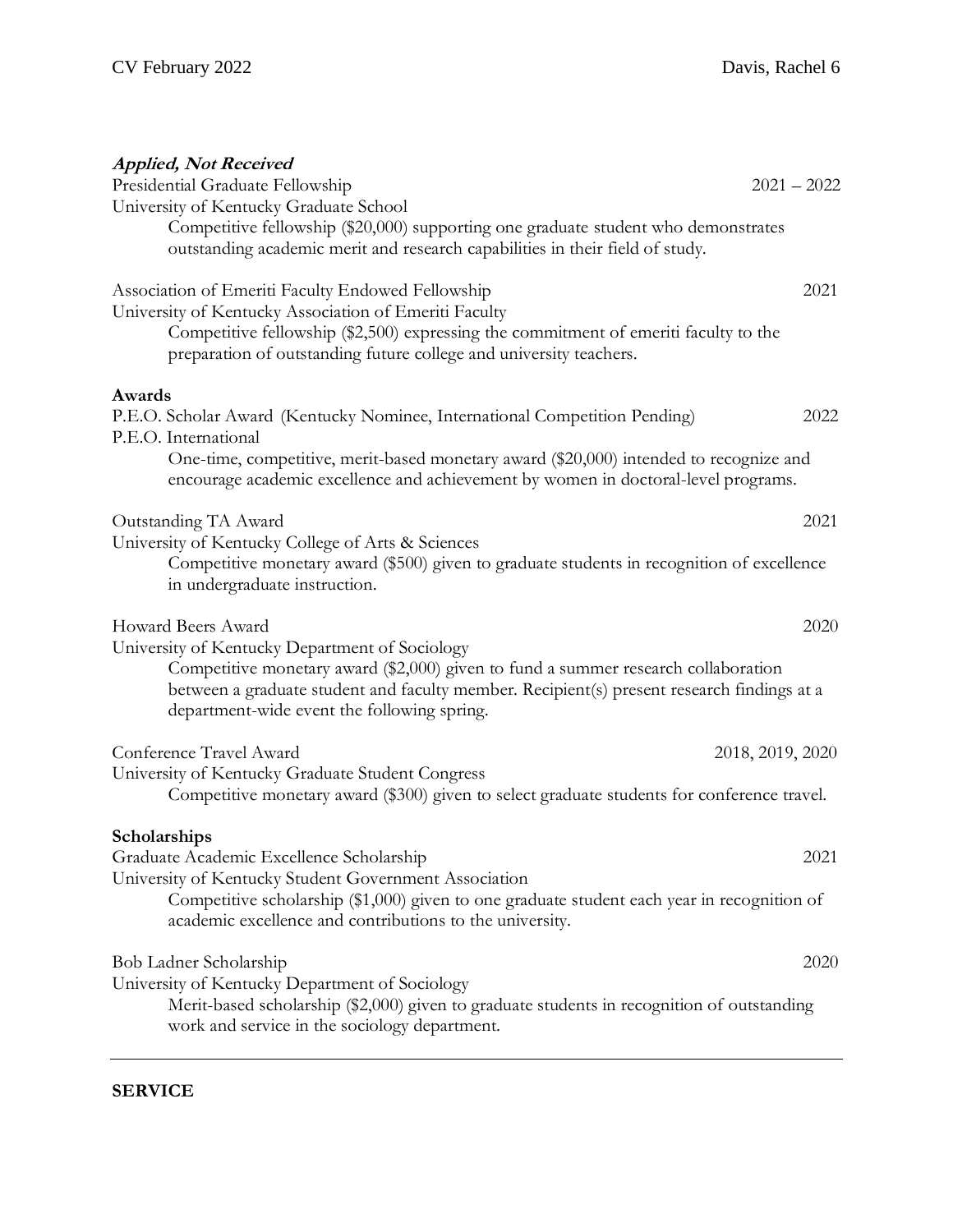| Departmental                                                                                             |                  |
|----------------------------------------------------------------------------------------------------------|------------------|
| Social Media Committee Member<br>University of Kentucky Department of Sociology                          | $2021 - 2022$    |
|                                                                                                          |                  |
| Graduate Student Congress Representative                                                                 | $2020 - 2022$    |
| University of Kentucky Sociology Graduate Student Organization                                           |                  |
| Liaison and Lecture Moderator for Dr. Dina Bader                                                         | 2020             |
| University of Kentucky Department of Sociology                                                           |                  |
| President                                                                                                | $2019 - 2020$    |
| University of Kentucky Sociology Graduate Student Organization                                           |                  |
|                                                                                                          |                  |
| Undergraduate Committee Representative<br>University of Kentucky Sociology Graduate Student Organization | $2018 - 2019$    |
|                                                                                                          |                  |
| University                                                                                               |                  |
| Treasurer<br>University of Kentucky Graduate Student Congress                                            | $2021 - 2022$    |
|                                                                                                          |                  |
| Graduate Steward and Social Media Coordinator                                                            | $2020$ – present |
| United Campus Workers of Kentucky                                                                        |                  |
| Graduate Mentor                                                                                          | $2020 - 2022$    |
| University of Kentucky Start to Finish Mentoring Program                                                 |                  |
| Manager of Monthly Letters and Press Releases                                                            | $2020 - 2021$    |
| University of Kentucky Graduate Student Congress Communications and Documents Committee                  |                  |
|                                                                                                          |                  |
| Graduate Mentor<br>University of Kentucky Graduate-Undergraduate Women's Mentorship Program              | $2018 - 2019$    |
|                                                                                                          |                  |
| Disciplinary                                                                                             |                  |
| Panelist<br>University of Tennessee at Chattanooga Sociology Alumni Career Panel                         | 2021             |
|                                                                                                          |                  |
| Paper Session Facilitator                                                                                | 2020             |
| North Central Sociological Association Annual Meeting *canceled due to COVID-19                          |                  |
| Volunteer                                                                                                | 2018, 2019       |
| University of Kentucky Gender and Women's Studies Conference                                             |                  |
|                                                                                                          |                  |

# **MEMBERSHIPS**

| American Sociological Association | $2019$ – present |
|-----------------------------------|------------------|
|-----------------------------------|------------------|